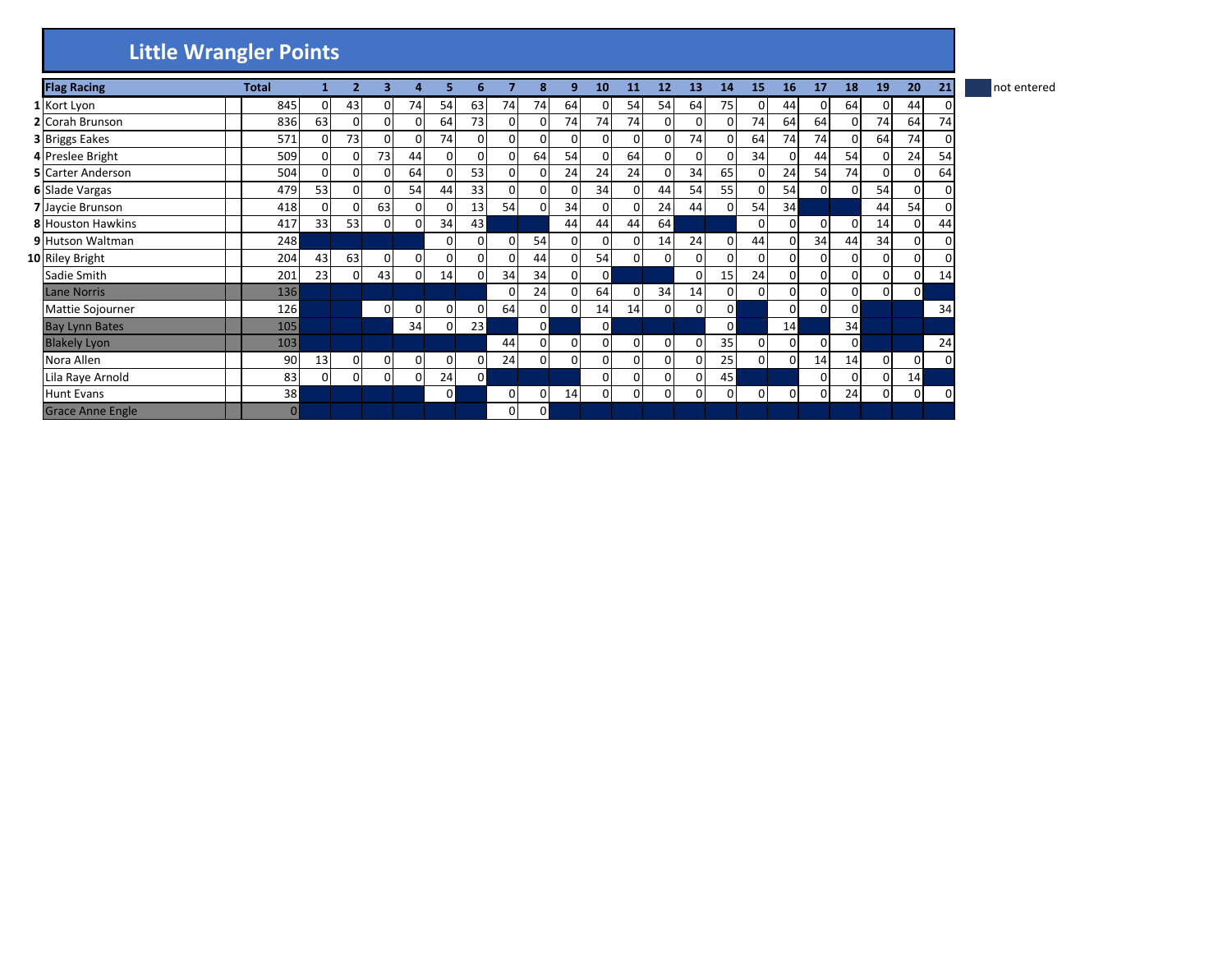| <b>Pole Bending</b>     | <b>Total</b> |          |                | 3.             | 4              | 5            | 6              |             | 8            | 9              | 10             | 11           | 12             | 13          | 14 | 15             | 16             | 17       | 18             | 19              | 20             | 21 | not entered |
|-------------------------|--------------|----------|----------------|----------------|----------------|--------------|----------------|-------------|--------------|----------------|----------------|--------------|----------------|-------------|----|----------------|----------------|----------|----------------|-----------------|----------------|----|-------------|
| 1 Sadler Tillman        | 1171         | 74       | 74             | 63             | 63             | 74           | 73             | 64          | 13           | 24             | $\Omega$       | 74           | 74             | 64          | 64 | 23             | 64             | 74       | 74             | $\Omega$        | 74             | 64 |             |
| 2 Briggs Eakes          | 744          | 54       | 64             | 0              | 23             | 54           |                | 0           | 0            | $\overline{0}$ | 74             | 54           | 54             | 54          | 54 | 73             | 0              | 0        | 54             | 24              | 64             | 44 |             |
| 3 Kort Lyon             | 698          | 0        | 0              | 33             | 53             | 44           | 63             | 54          | 73           | $\Omega$       | $\Omega$       | 34           | $\Omega$       | $\Omega$    | 74 | $\Omega$       | $\Omega$       | 64       | 34             | 74              | 44             | 54 |             |
| 4 Corah Brunson         | 575          | 24       | $\Omega$       | 73             | 73             | 24           |                | 74          | 23           | $\Omega$       | ΩI             | $\Omega$     | 34             | 24          | 0  | $\Omega$       | 74             | 14       | 64             | 0               | $\Omega$       | 74 |             |
| 5 Preslee Bright        | 549          | 34       | 34             | 23             | 0              | 34           |                | 24          | 0            | 74             | 54             | 14           | 0              | 34          | 0  | $\Omega$       | 54             | 44       | 24             | 64              | 14             | 24 |             |
| 6 Slade Vargas          | 467          | 0        | $\Omega$       | 53             | 0              | 0            |                | 34          | 53           | 44             | 64             | 24           | 64             | 0           | 34 | 63             | 0              | $\Omega$ | 0              | 0               | 0              | 34 |             |
| 7 Abbey Breedlove       | 375          | 44       | $\Omega$       | $\Omega$       | 13             | 64           |                | $\Omega$    | 0            | 14             | ٥I             | 64           | $\Omega$       | $\Omega$    | 0  | $\Omega$       | $\Omega$       | 34       | 44             | 44              | 54             |    |             |
| 8 Hutson Waltman        | 294          | 0        | 54             | 13             | $\mathbf{0}$   | 0            |                | 0           | ŋ            | 34             | $\Omega$       | 0            | 0              | 0           | 0  | 53             | 34             | 54       | $\overline{0}$ | 14 <sub>1</sub> | 24             | 14 |             |
| 9 Katie Rae Parker      | 260          | $\Omega$ | 24             |                |                |              |                | 14          | 43           | 54             | 34             | $\mathbf{0}$ | 0              | $\Omega$    | 0  | 43             | 24             | 24       | 0              |                 | 0              |    |             |
| 10 Sadie Smith          | 202          | 14       | $\overline{0}$ | 0              | $\mathbf{0}$   | 0            | 43             | 0           | 33           | 64             | $\mathbf{0}$   |              |                | 0           | 14 | $\overline{0}$ | $\mathsf{o}$   | 0        | 0              | 34              | 0              |    |             |
| Jaycie Brunson          | 189          | 0        | 0              | $\overline{0}$ | $\overline{0}$ | 0            | 33             | 44          | 0            | $\overline{0}$ | ٥I             | 0            | 24             | 44          | 44 | $\Omega$       | $\Omega$       |          |                | $\Omega$        | $\mathbf 0$    |    |             |
| <b>Bay Lynn Bates</b>   | 144          |          |                |                |                | 0            | 23             |             | 63           |                | $\overline{0}$ |              |                |             | 0  |                | 44             |          | 14             |                 |                |    |             |
| Mattie Sojourner        | 135          |          |                | 01             | $\mathbf{0}$   | 0            | 53             | $\mathbf 0$ | $\Omega$     | $\Omega$       | 24             | $\mathbf{0}$ | 44             | $\mathbf 0$ | 0  |                | 14             | $\Omega$ | $\mathbf{0}$   |                 | $\mathbf 0$    |    |             |
| <b>Houston Hawkins</b>  | 121          | 0        | 44             | $\overline{0}$ | 0              | 0            | $\overline{0}$ |             |              | $\overline{0}$ | 44             | 0            | 0              |             |    | 33             | $\overline{0}$ | 0        | 0              | 0               | 0              |    |             |
| Lila Raye Arnold        | 84           | 0        | $\mathbf{0}$   | 01             | 43             | 14           | 13             |             |              |                | 14             | $\mathbf{0}$ | $\overline{0}$ | 0           | 0  |                |                | $\Omega$ | 0              | 0               | $\overline{0}$ |    |             |
| <b>Blakely Lyon</b>     | 51           |          |                |                |                |              |                | 0           | 0            | $\overline{0}$ | $\overline{0}$ | 0            | 0              | 14          | 24 | 13             | <sub>0</sub>   | 0        | $\overline{0}$ | 0               | $\mathbf 0$    |    |             |
| <b>Grace Anne Engle</b> | $\mathbf{0}$ |          |                |                |                |              |                | 0           | $\mathsf{o}$ |                |                |              |                |             |    |                |                |          |                |                 |                |    |             |
| <b>Hunt Evans</b>       | 0            |          |                |                |                | $\mathbf{0}$ |                | 0           | $\Omega$     | $\Omega$       | $\Omega$       | 0            | 0              | 0           | 0  | $\mathbf{0}$   | 0              | 0        | $\overline{0}$ | $\Omega$        | 0              |    |             |
| Nora Allen              | $\mathbf{0}$ | 0        | $\overline{0}$ |                |                |              |                |             |              |                |                |              |                |             |    |                |                |          |                |                 |                |    |             |
| <b>Riley Bright</b>     | $\mathbf{0}$ |          |                |                |                |              |                |             |              |                |                |              |                |             |    | $\mathbf{0}$   | 01             | 0        | $\overline{0}$ | $\overline{0}$  | 0              |    |             |
| <b>Paisley Moorman</b>  | $\mathbf{0}$ | 0        | $\mathbf 0$    |                |                |              |                |             |              |                |                |              |                |             |    |                |                |          |                |                 |                |    |             |
| <b>Pyper Butler</b>     | $\mathbf{0}$ |          |                |                |                |              |                | 0           | 0            | $\overline{0}$ |                |              |                |             |    |                |                |          |                |                 |                |    |             |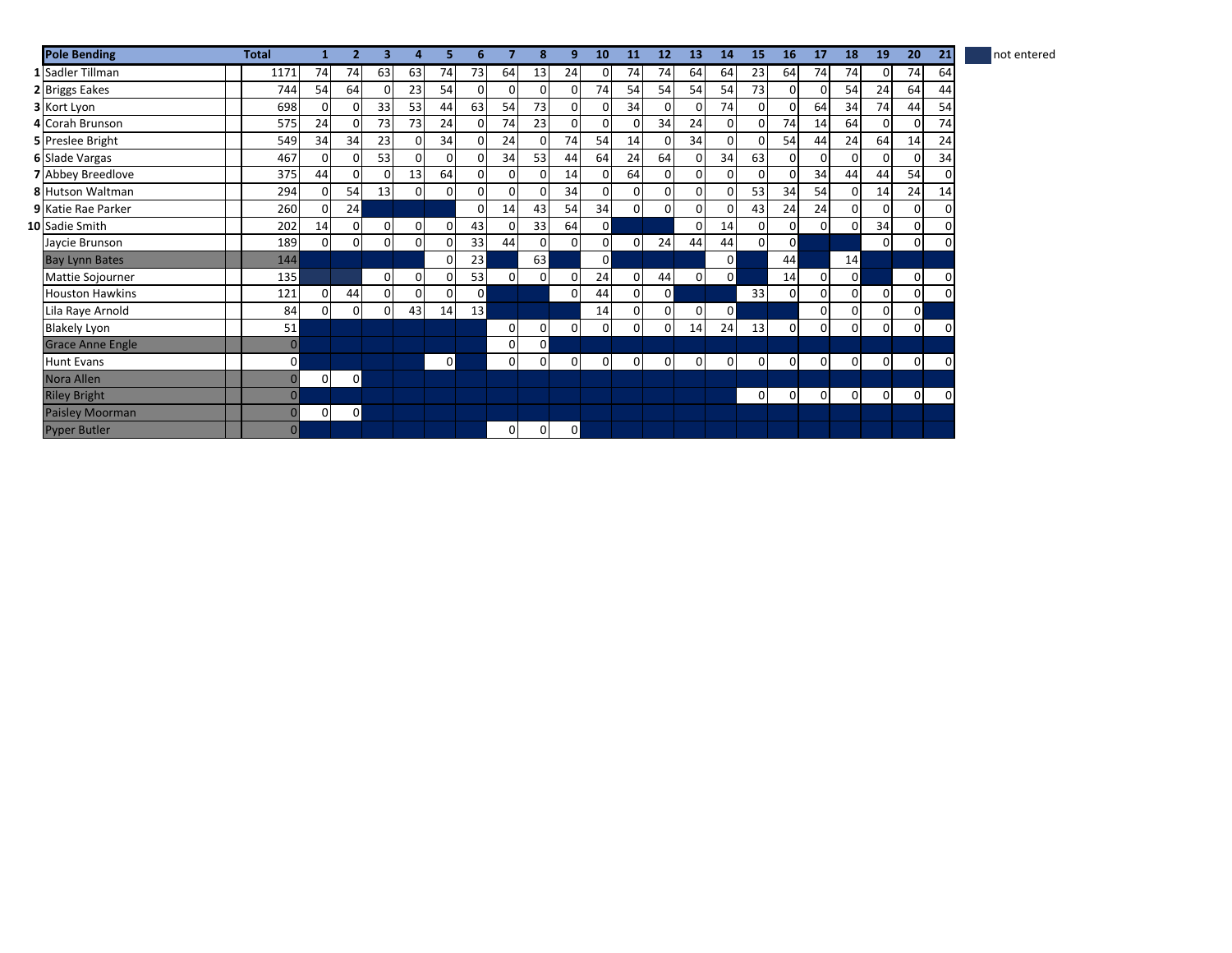| <b>Goat Tail Untying</b> | <b>Total</b> |          | $\overline{\mathbf{2}}$ | 3              | 4              | 5              | 6              |                |                | -9             | 10             | 11          | 12             | 13       | 14             | 15             | 16           | 17       | 18             | 19       | 20          | 21 | not entered |
|--------------------------|--------------|----------|-------------------------|----------------|----------------|----------------|----------------|----------------|----------------|----------------|----------------|-------------|----------------|----------|----------------|----------------|--------------|----------|----------------|----------|-------------|----|-------------|
| 1 Corah Brunson          | 1420         | 74       | 64                      | 74             | 74             | 74             | 74             | 74             | 75             | 74             | 74             | 74          | 64             | 54       | 74             | 74             | 65           | 74       | 55             | 65       | 15          | 75 |             |
| 2 Briggs Eakes           | 813          | 24       | $\Omega$                | 0              | $\overline{0}$ | 44             | 44             | 64             | $\Omega$       | 34             | 14             | 34          | 54             | 64       | 34             | 64             | 75           | 64       | 75             | 35       | 75          | 15 |             |
| <b>3</b> Carter Anderson | 628          | 64       | 54                      | 64             | 54             | 64             | 64             | 54             | 65             | $\mathbf 0$    | 34             | 14          | 14             | 14       | 0              | 24             | 45           | οI       | 0              | $\Omega$ | $\mathbf 0$ |    |             |
| 4 Sadler Tillman         | 587          | 34       | 74                      | $\Omega$       | $\Omega$       | 54             |                | 44             | 45             | 64             | $\Omega$       | $\Omega$    | 34             | 24       | 44             | $\Omega$       | 15           | $\Omega$ | 65             | 45       | $\Omega$    | 45 |             |
| <b>5 Houston Hawkins</b> | 525          | 54       | 44                      | 44             | 34             | 24             | 34             |                |                | 0              | 54             | $\mathbf 0$ | 44             |          |                | 44             | 25           | 34       | 0              | $\Omega$ | 25          | 65 |             |
| 6 Kort Lyon              | 517          | $\Omega$ | $\Omega$                | 54             | 24             | 14             | 24             | $\Omega$       | 55             | $\overline{0}$ | 0              | 54          | 0              | 0        | 64             | 34             | 35           | 24       | 25             | 0        | 55          | 55 |             |
| 7 Hutson Waltman         | 453          | $\Omega$ | $\Omega$                | 0              | 44             | 0              | 54             | 24             | $\Omega$       | $\Omega$       | 64             | 44          | $\Omega$       | $\Omega$ | 54             | 54             | 0            | $\Omega$ | 45             | 25       | 45          |    |             |
| 8 Preslee Bright         | 294          | 0        | 24                      | 0              | 14             | 0              |                | $\Omega$       |                | 54             | 0              | 24          | ŋ              | 44       | 14             | $\Omega$       | 55           | $\Omega$ | 15             | 15       | $\Omega$    | 35 |             |
| 9 Abbey Breedlove        | 244          | 44       | $\Omega$                | 14             | $\Omega$       | $\Omega$       | 14             | 34             | 0              | $\Omega$       | $\Omega$       | $\Omega$    |                | 34       | 0              |                | $\Omega$     | 14       | 35             | 55       | 0           |    |             |
| 10 Slade Vargas          | 242          | 14       | 0                       | 24             | 64             | 34             |                | 0              |                | $\mathbf 0$    | 24             | 0           | 24             | 0        | 0              | 14             | $\mathsf{o}$ | 44       | 0              |          | 0           |    |             |
| Lane Norris              | 128          |          |                         |                |                |                |                | $\Omega$       | 0              | 14             | $\overline{0}$ | 0           | 0              | $\Omega$ | 24             | $\Omega$       | οI           | $\Omega$ | $\Omega$       | 0        | 65          | 25 |             |
| <b>Riley Bright</b>      | 98           | $\Omega$ | $\overline{0}$          | $\overline{0}$ | $\overline{0}$ | 0              |                | $\Omega$       |                | 44             | $\overline{0}$ | $\Omega$    | $\Omega$       | $\Omega$ | 0              | $\Omega$       | $\Omega$     | 54       | $\overline{0}$ | ŋ        | 0           |    |             |
| Katie Rae Parker         | 97           | $\Omega$ | 34                      |                |                |                |                | 14             | 25             | 24             | <sub>0</sub>   | 0           | $\mathbf{0}$   | 0        | 0              | $\Omega$       | 0            | $\Omega$ | 0              | $\Omega$ | 0           |    |             |
| Mattie Sojourner         | 93           |          |                         | 34             | $\Omega$       | 0              |                | 0              | 15             | $\mathbf 0$    | 44             | $\mathbf 0$ |                | 0        | 0              |                | 0            | 0        | $\mathbf{0}$   |          |             |    |             |
| <b>Bay Lynn Bates</b>    | 35           |          |                         |                |                | 0              | $\overline{0}$ |                | 35             |                | οI             |             |                |          | $\overline{0}$ |                | $\Omega$     |          | $\mathsf{o}$   |          |             |    |             |
| <b>Brynlee Williams</b>  | $\mathbf{0}$ |          |                         | $\overline{0}$ | $\Omega$       | 0              |                | $\Omega$       | $\mathsf{o}$   |                |                | $\mathbf 0$ | $\mathbf 0$    |          |                | $\overline{0}$ | $\mathbf{0}$ |          |                | 0        | $\mathbf 0$ |    |             |
| <b>Grace Anne Engle</b>  | $\Omega$     |          |                         |                |                |                |                | 0              | $\overline{0}$ |                |                |             |                |          |                |                |              |          |                |          |             |    |             |
| <b>Hunt Evans</b>        | 0            |          |                         |                |                | $\overline{0}$ |                | $\Omega$       | $\Omega$       | $\overline{0}$ | $\overline{0}$ | $\mathbf 0$ | $\overline{0}$ | 0        | 0              | 0              | 0            | 01       | 0              | 0        | 0           |    |             |
| Jaycie Brunson           | 0            | $\Omega$ | $\overline{0}$          | $\overline{0}$ | $\overline{0}$ | 0              |                | $\overline{0}$ | $\Omega$       | $\mathbf 0$    | $\overline{0}$ | $\mathbf 0$ | 0              | 0        | $\Omega$       | $\overline{0}$ | $\Omega$     |          |                | $\Omega$ | 0           |    |             |
| Nora Allen               | $\Omega$     | $\Omega$ | $\Omega$                | $\overline{0}$ | $\Omega$       | $\Omega$       |                | $\Omega$       | $\Omega$       | $\Omega$       | 0              | $\Omega$    | $\Omega$       | 0        | 0              | $\Omega$       | 0            | $\Omega$ | 0              | $\Omega$ | 0           |    |             |
| Rustyn Tillman           | 0            | $\Omega$ |                         | 0              | $\overline{0}$ | 0              |                | 0              | $\overline{0}$ | $\mathbf 0$    | 0              | $\Omega$    | 0              | 0        | 0              | 0              | 0            | $\Omega$ | 0              | $\Omega$ | 0           |    |             |
| <b>Sadie Smith</b>       | $\Omega$     | 0        | $\overline{0}$          | $\overline{0}$ | $\overline{0}$ | $\Omega$       |                | 0              | 0              | $\overline{0}$ | 0              |             |                |          |                |                |              |          |                |          |             |    |             |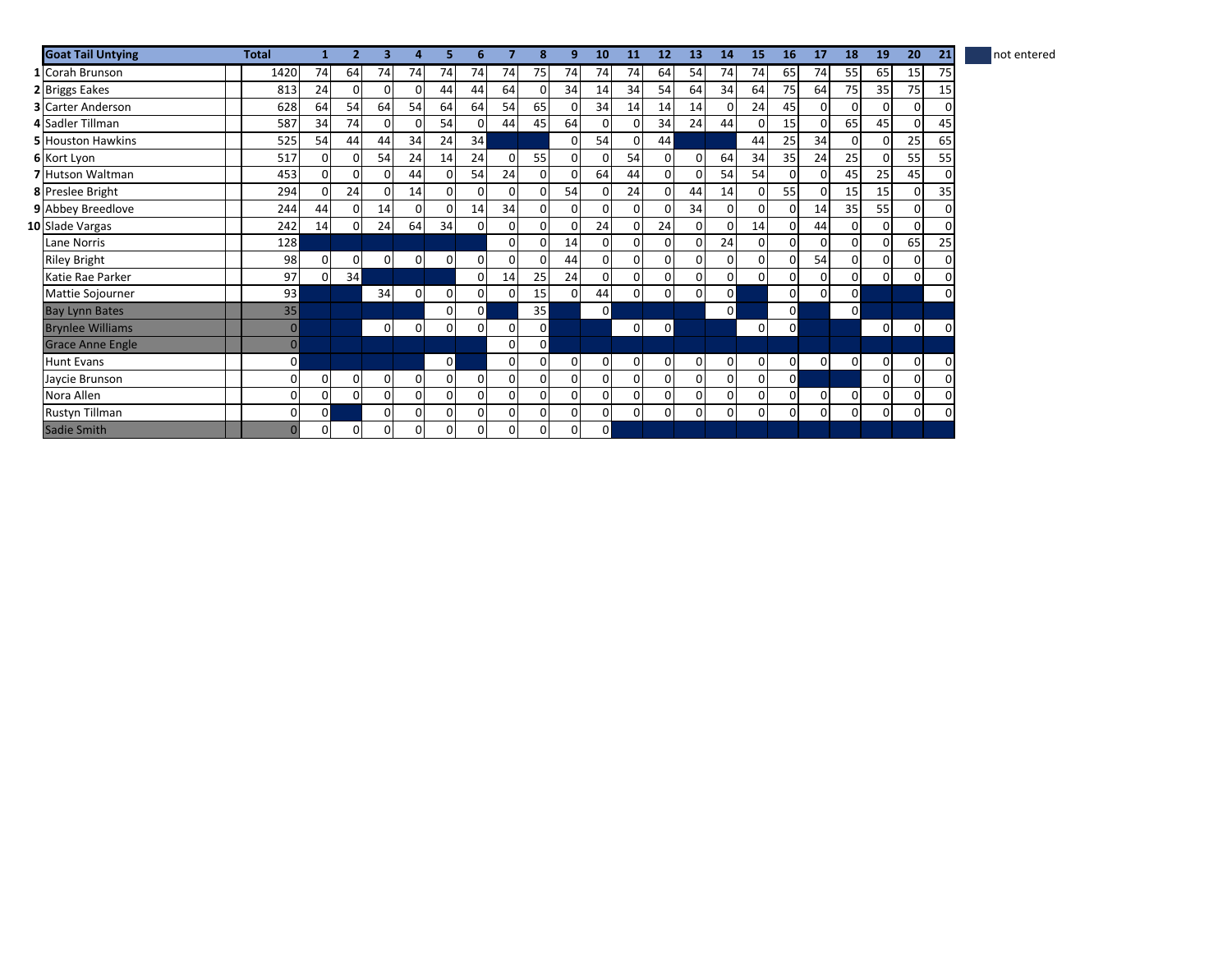| <b>Barrel Racing</b>     | <b>Total</b>   |                |                | 3  | 4              | 5              | 6              |                | 8            | 9           | 10           | 11             | 12             | 13             | 14           | 15             | 16             | <b>17</b> | 18             | 19             | 20             | 21       | not entered |
|--------------------------|----------------|----------------|----------------|----|----------------|----------------|----------------|----------------|--------------|-------------|--------------|----------------|----------------|----------------|--------------|----------------|----------------|-----------|----------------|----------------|----------------|----------|-------------|
| 1 Kort Lyon              | 1124           | 34             | 54             | 63 | $\overline{0}$ | 33             | 53             | 24             | 54           | 54          | 64           | 64             | 64             | 64             | 74           | 74             | 74             | 0         | 74             | 64             | 65             | 74       |             |
| 2 Corah Brunson          | 1003           | 74             | 74             | 73 | 73             | 73             | 73             | 74             | 0            | 74          |              | 74             | 74             | 74             | $\Omega$     | $\Omega$       | 0              | $\Omega$  | 64             | 74             | 55             |          |             |
| <b>3</b> Abbey Breedlove | 908            | <sup>0</sup>   | 44             | 43 | 43             | 43             | 63             | 64             | 74           | 64          | 74           | 0              | 14             | 54             | 54           | 54             | 34             | 54        | 44             | 24             | $\Omega$       | 64       |             |
| 4 Sadler Tillman         | 670            | 0              | 14             | 33 | 63             | 53             | 43             | 44             | 44           | $\Omega$    | 34           | 54             | 54             | $\Omega$       | 24           | 64             | 54             | 34        | 24             | 34             | 0              |          |             |
| 5 Briggs Eakes           | 657            | 44             | $\mathbf 0$    | 0  | 53             | 63             | 0              | 54             | 64           | $\mathbf 0$ | 54           | $\overline{0}$ | $\overline{0}$ | 34             | $\mathsf{o}$ | $\overline{0}$ | 64             | 74        | 54             | $\overline{0}$ | 45             | 54       |             |
| 6 Preslee Bright         | 439            | 24             | 34             | 13 | $\overline{0}$ | 0              | 01             | 34             | 34           | 34          |              | 44             | 44             | 24             | 44           | 14             | 14             | 44        | 14             | $\Omega$       | $\Omega$       | 24       |             |
| 7 Houston Hawkins        | 394            | 14             | 24             | 23 | $\mathbf{0}$   | 0              | $\overline{0}$ |                |              | $\Omega$    | 44           | $\Omega$       | $\mathsf{O}$   |                |              | 44             | 24             | 64        | 34             | 44             | 35             | 44       |             |
| 8 Katie Rae Parker       | 260            | 0 <sub>1</sub> | 0              |    |                |                | 23             | 14             | 24           | 44          | 14           | 0              | 34             | 0              | $\mathsf{o}$ | 24             | 0              | 24        | 0              | 0              | 25             | 34       |             |
| 9 Jaycie Brunson         | 168            | $\Omega$       | $\Omega$       | 0  | $\Omega$       | 13             | $\Omega$       | 0              | $\Omega$     | 0           |              | 14             | $\Omega$       | 14             | 34           | 34             | 44             |           |                | 0              | 15             |          |             |
| 10 Slade Vargas          | 148            | 54             | 0              | 0  | 23             | $\Omega$       | 33             | $\overline{0}$ | 0            | 0           | 24           | 0              | $\overline{0}$ | $\mathbf 0$    | 0            | $\overline{0}$ | 0              | 0         | 0              | 14             | $\Omega$       |          |             |
| Mattie Sojourner         | 52             |                |                | 0  | $\Omega$       | $\Omega$       | $\Omega$       | 0              | 14           | $\Omega$    |              | 24             | $\Omega$       | $\Omega$       | οI           |                | 0              | $\Omega$  | 0              |                |                | 14       |             |
| <b>Bay Lynn Bates</b>    | 50             |                |                |    |                | 23             | 13             |                | $\mathbf{0}$ |             | $\mathsf{o}$ |                |                |                | 14           |                | $\overline{0}$ |           | 0              |                |                |          |             |
| Sadie Smith              | 24             | $\overline{0}$ | $\mathbf 0$    | 0  | $\overline{0}$ | $\overline{0}$ | 0              | $\overline{0}$ | 0            | 24          | $\Omega$     |                |                | $\overline{0}$ | οI           | $\overline{0}$ | $\overline{0}$ | 0         | 0              | $\overline{0}$ | $\overline{0}$ | $\Omega$ |             |
| <b>Blakely Lyon</b>      | 14             |                |                |    |                |                |                | 0              | 0            | 14          |              | $\overline{0}$ | $\overline{0}$ | 0              | $\mathsf{o}$ | $\overline{0}$ | 0              | 0         | 0              | $\overline{0}$ | οI             |          |             |
| Hutson Waltman           | 13             | $\overline{0}$ | $\overline{0}$ | 0  | 13             | $\overline{0}$ | 0              | $\overline{0}$ | 0            | 0           |              | $\overline{0}$ | $\Omega$       | 0              | οI           | $\overline{0}$ | $\overline{0}$ |           |                |                |                |          |             |
| <b>Grace Anne Engle</b>  | $\overline{0}$ |                |                |    |                |                |                | 0              | $\Omega$     | 0           | οI           |                |                |                |              |                |                |           |                |                |                |          |             |
| Hunt Evans               | 0              |                |                |    |                | $\overline{0}$ |                | 0              | 0            | 0           |              | $\overline{0}$ | $\Omega$       | $\overline{0}$ | 0            | $\overline{0}$ | $\mathbf 0$    | 0         | 0              | $\overline{0}$ | 0              |          |             |
| Lila Raye Arnold         | $\Omega$       | $\mathbf{0}$   | 0              | 0  | $\overline{0}$ |                |                |                |              |             | οI           |                |                |                |              |                |                |           |                |                |                |          |             |
| Nora Allen               | $\mathbf{0}$   | $\mathbf 0$    | $\mathbf 0$    |    |                |                |                |                |              |             |              |                |                |                |              | $\overline{0}$ | $\mathbf 0$    | 0         | 0              | $\mathbf{0}$   | $\overline{0}$ |          |             |
| <b>Pyper Butler</b>      | $\overline{0}$ |                |                |    |                |                |                | 0              | $\mathsf{O}$ |             |              |                |                |                |              |                |                |           |                |                |                |          |             |
| <b>Riley Bright</b>      | 0              | 0              | 0.             | 0  | $\mathbf{0}$   | 01             | 0              | $\overline{0}$ | 0            | 0           |              | $\overline{0}$ | $\Omega$       | $\overline{0}$ | $\mathsf{o}$ | $\overline{0}$ | $\mathbf 0$    | 0         | $\overline{0}$ | $\mathbf{0}$   | $\overline{0}$ |          |             |
| <b>Rustyn Tillman</b>    | $\mathbf{0}$   | 0              |                |    |                |                |                |                |              |             |              |                |                |                |              |                |                |           |                |                |                |          |             |